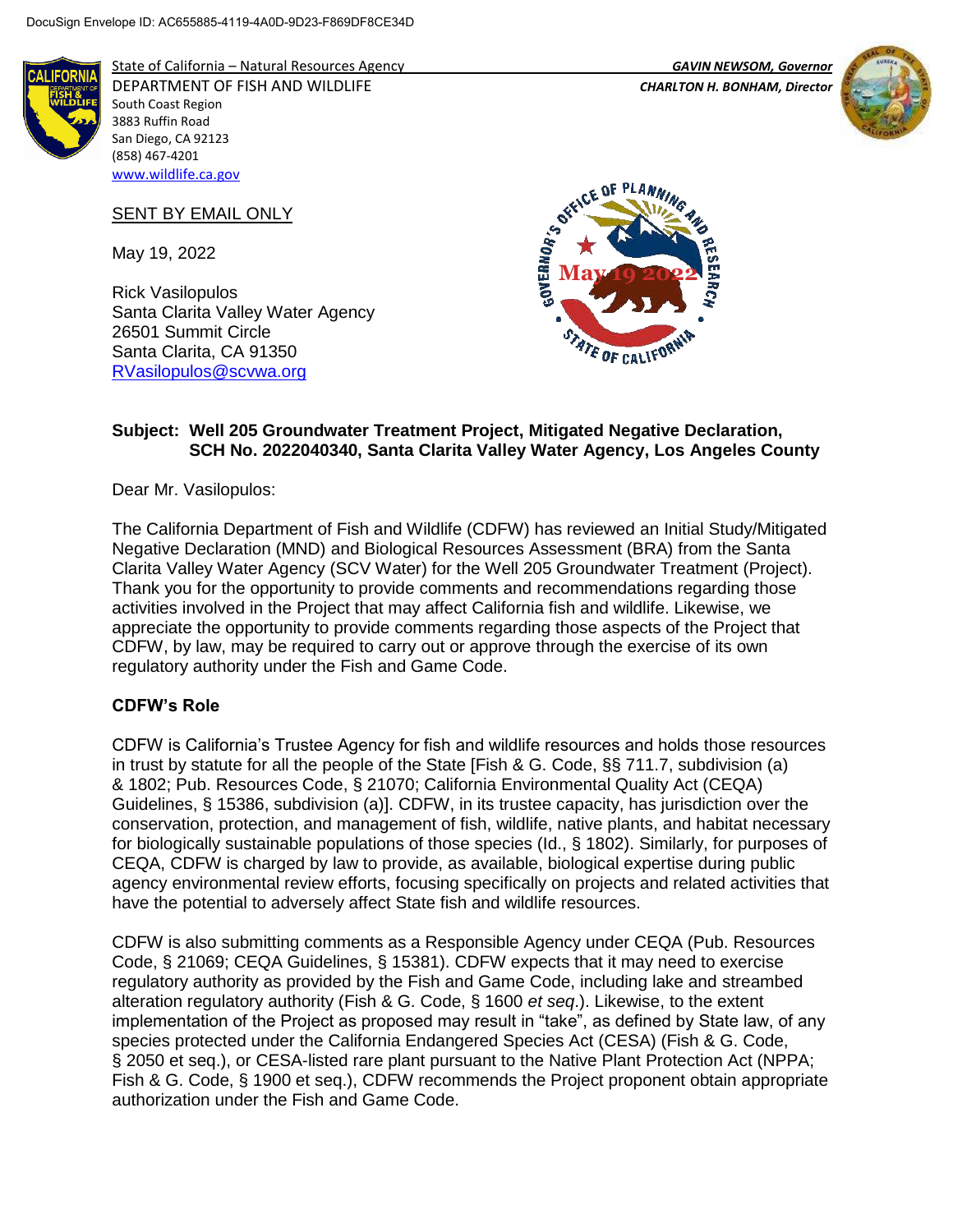Rick Vasilopulos Santa Clarita Valley Water Agency Page 2 of 10 May 19, 2022

#### **Project Description and Summary**

**Objective:** The Project proposes construction and operation of a new groundwater treatment facility for treatment of perchlorate and additional groundwater contaminants. The existing water facility will remain on site. The new water treatment facility will enclose a chemical building, water tanks, pumps, and treatment equipment. The chemical building will contain a liquid ammonium sulfate room and a sodium hypochlorite room. Chemicals used in the treatment process will be stored in a recessed concrete double-containment and double-walled chemical tanks. The new facility will encompass approximately 612 square feet and will be constructed using concrete masonry unit material. In addition to a treatment facility, an upgraded pump head will be installed inside the existing Well 205 building. The production capacity of Well 205 will not be increased with approval of the proposed Project. To enclose the entire facility footprint, an eight-foot-tall retaining wall will be constructed. A paved truck access road will also be installed to facilitate truck access and deliveries. Furthermore, the Project proposes to plant approximately 50 native mature trees along the western portion of the Project site. Construction is anticipated to commence in 2023 and be completed in 2024. Upon completion of Project activities, groundwater will be pumped from Well 205 and proceed through pre-filters, various vessels, and chemical injection. The water will then connect to an existing water distribution pipeline within the Project site. Lastly, maintenance of the proposed Project would involve regular backwashing, replacement of filtration media, and routine monitoring and sampling. Regular and routine maintenance activities would not involve any ground-disturbing activities.

**Location:** The Project site is located along Valencia Boulevard near McBean Parkway, in the City of Santa Clarita, Los Angeles County. The Project site is approximately 1.75 acres and bounded by open space to the north, a residential development to the west, the McBean Regional Transit Center parking lot to the east, and Valencia Boulevard to the south. The Project site includes Assessor's Parcel Number 2861-066-002.

#### **Comments and Recommendations**

CDFW offers the comments and recommendations below to assist SCV Water in adequately avoiding and/or mitigating the Project's impacts on fish and wildlife (biological) resources. CDFW recommends the measures or revisions below be included in a science-based monitoring program that contains adaptive management strategies as part of the Project's CEQA mitigation, monitoring, and reporting program (Pub. Resources Code, § 21081.6; CEQA Guidelines, § 15097).

#### **Specific Comments**

#### **Comment #1: Impacts to California Species of Special Concern**

**Issue:** Mitigation Measure BIO-1 as presented may not provide sufficient avoidance and mitigation measures for the California legless lizard (*Anniella* spp.), California glossy snake (*Arizona elegans* occidentalis), coast horned lizard (*Phrynosoma blainvillii*), and coastal whiptail (*Aspidoscelis tigris stejnegeri*), which are designated as California Species of Special Concern (SSC).

**Specific Impacts:** Direct impacts to these SSC could result from Project construction and activities (e.g., equipment staging, mobilization, and grading); ground disturbance; vegetation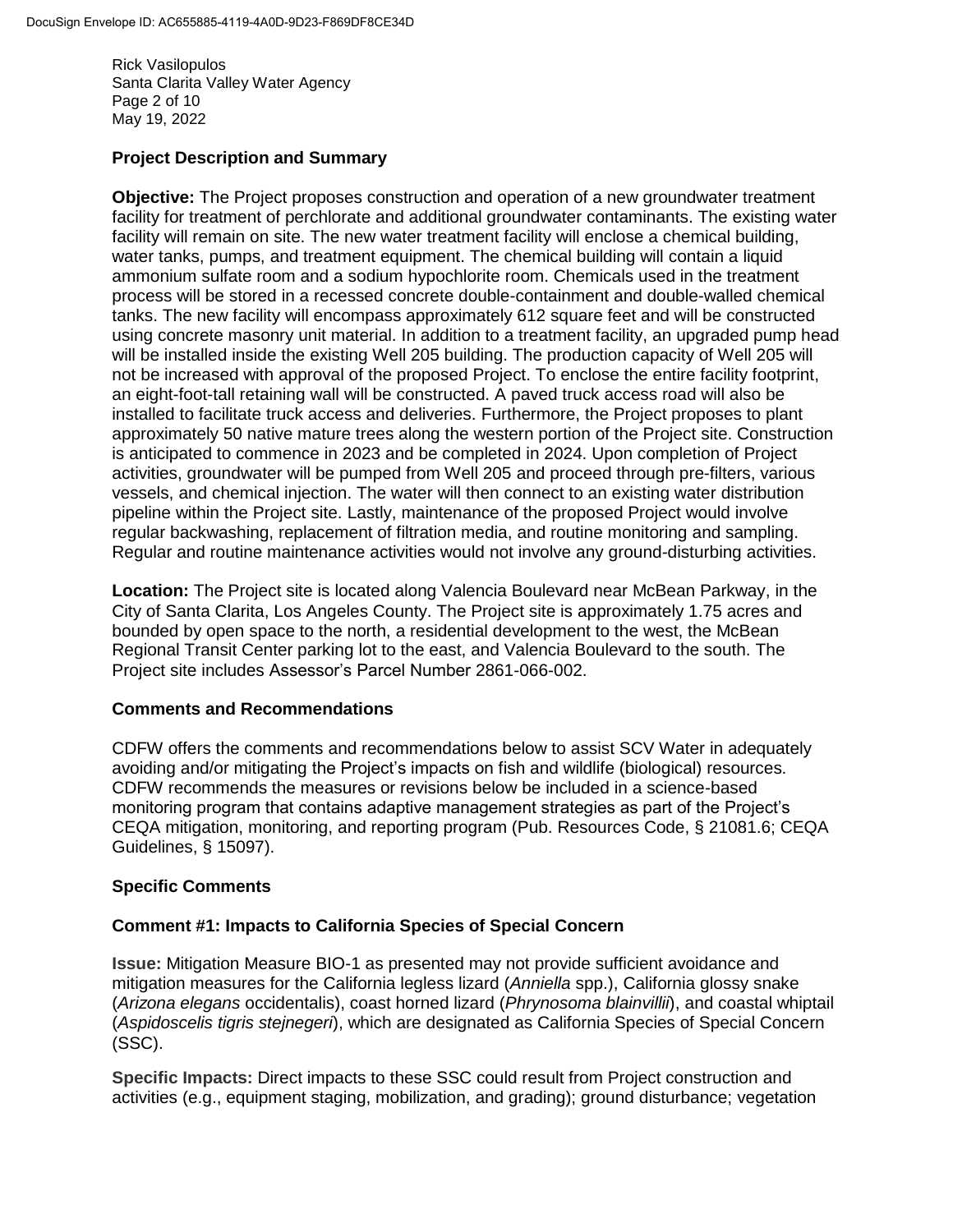Rick Vasilopulos Santa Clarita Valley Water Agency Page 3 of 10 May 19, 2022

clearing; trampling or crushing from construction equipment, vehicles, and foot traffic. Project ground disturbing activities such as vegetation removal will also result in habitat destruction, causing the death or injury of adults, juveniles, eggs, or hatchlings.

**Why Impacts would occur:** The Project site contains California buckwheat scrub and purple sage scrub communities, which provide moderately suitable habitat for these SSC. Grading activities and vegetation removal of these plant communities would result in the loss or disturbance of foraging and breeding habitat. The BRA further states that the "Project activities could potentially directly or indirectly impact individuals of these species with moderate potential to occur". Although MM- BIO-1 proposes general best management practices, the mitigation measure does not include pre-construction surveys. In addition, the mitigation measure does not include obtaining a qualified designated biologist monitor to move SSC species out of harm's way during Project activities. Without pre-construction surveys and a designated biological monitor, these SSC may become trapped and die while hiding under refugia and burrows.

**Evidence impact would be significant:** CEQA provides protection not only for state and federally listed species, but for any species including, but not limited to, SSC which can be shown to meet the criteria for State listing. These SSC meet the CEQA definition of rare, threatened, or endangered species (CEQA Guidelines, § 15065). Take of Species of Special Concern could require a mandatory finding of significance by the Lead Agency, (CEQA Guidelines, § 15065).

These impacts would continue to be significant because the mitigation measure detailed in the Project document may not result in adequate avoidance or successful mitigation for the unavoidable direct, indirect, and temporal losses for special status reptile species.

## **Recommended Potentially Feasible Mitigation Measure(s):**

**Mitigation Measure #1:** Due to potentially suitable habitat within the Project site, prior to vegetation removal and/or grading, qualified biologists familiar with the reptile species behavior and life history should conduct specialized pre-construction surveys to determine the presence/absence of SSC. Surveys should be conducted prior to Project activities and during the active season when these SSC are most likely to be detected.

**Mitigation Measure #2:** To further avoid direct mortality, CDFW recommends that a qualified biological monitor be on site during ground and habitat disturbing activities to move out of harm's way special status species that would be injured or killed by grubbing or Project-related grading activities. It should be noted that the temporary relocation of on-site wildlife does not constitute effective mitigation for the purposes of offsetting Project impacts associated with habitat loss. If the Project requires species to be removed, disturbed, or otherwise handled, see Mitigation Measure #3 below.

**Mitigation Measure #3:** CDFW has the authority to issue permits for the take or possession of wildlife, including mammals; birds, nests, and eggs; reptiles, amphibians, fish, plants; and invertebrates (Fish & G. Code, §§ 1002, 1002.5, 1003). Effective October 1, 2018, a Scientific Collecting Permit is required to monitor project impacts on wildlife resources, as required by environmental documents, permits, or other legal authorizations; and, to capture, temporarily possess, and relocate wildlife to avoid harm or mortality in connection with otherwise lawful activities (Cal. Code Regs., tit. 14, § 650). Please visit CDFW's Scientific [Collection Permits](https://wildlife.ca.gov/Licensing/Scientific-Collecting#53949678)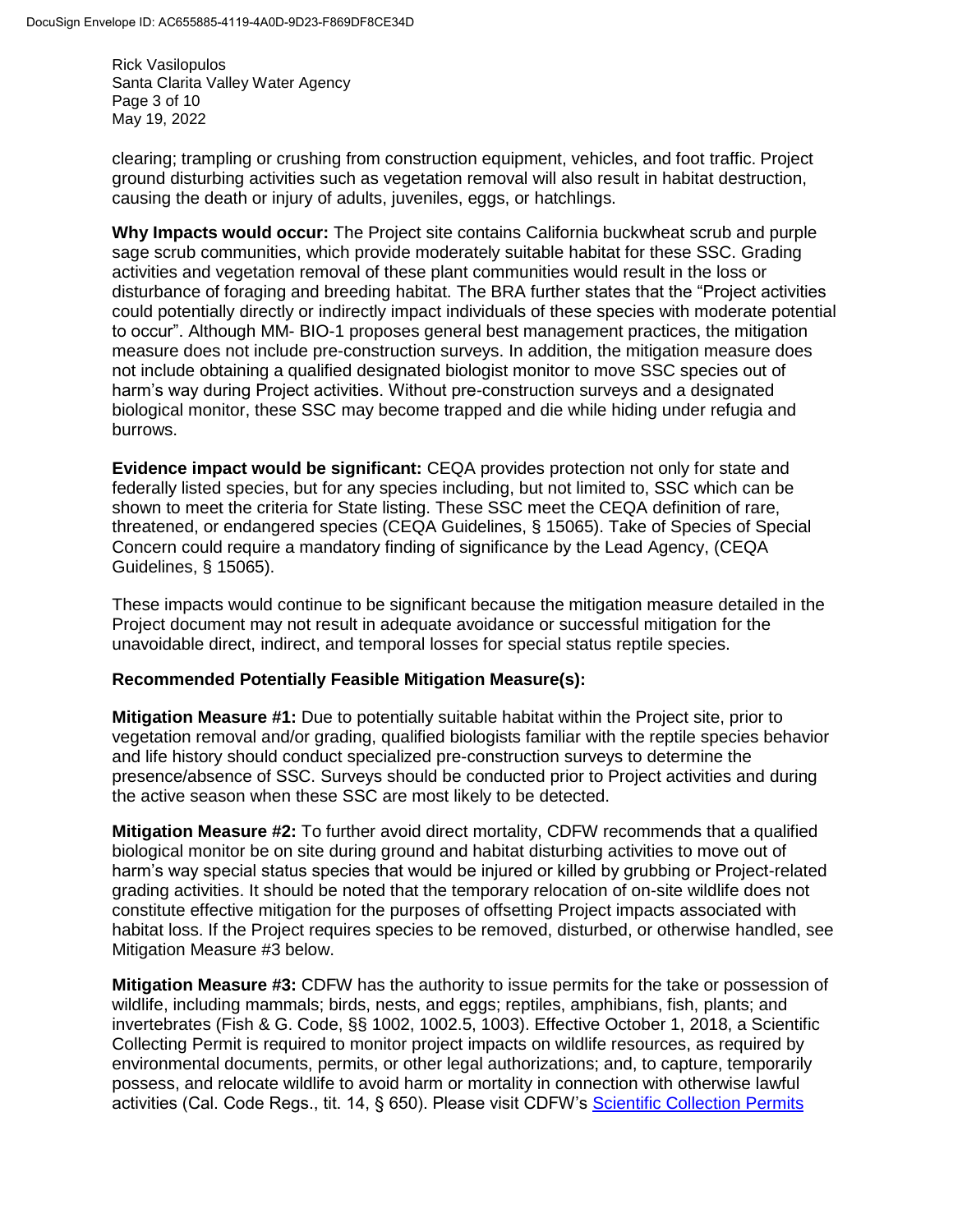Rick Vasilopulos Santa Clarita Valley Water Agency Page 4 of 10 May 19, 2022

webpage for information (CDFW 2022b). Pursuant to the California Code of Regulations, title 14, section 650, SCV Water/qualified biologist must obtain appropriate handling permits to capture, temporarily possess, and relocate wildlife to avoid harm or mortality in connection with Project construction and activities.

#### **Additional Recommendations**

**Nesting Birds.** CDFW recommends modifying Mitigation Measure BIO-2 by including the underlined language and excluding the strikethrough as follows:

Project-related activities shall occur outside of the bird breeding season (generally February 1 to September 15 August 34) to the extent practicable. If construction must occur within the bird breeding season, a nesting bird pre-construction survey shall be conducted by a qualified biologist. Surveys shall include all potential nesting areas within a 500-foot radius of the Project site within the disturbance footprint plus a 100-foot buffer (300-foot for raptors), where feasible, no more than three days prior to initiation of ground-disturbing activities (including, but not limited to site preparation, vegetation clearance, grading, excavation, and trenching) within the project site. If the proposed project is phased or construction activities stop for more than one week, a subsequent pre-construction nesting bird survey shall be required prior to the start of each phase of ground disturbing activities during bird breeding season.

Pre-construction nesting bird surveys shall be conducted during the time of day when birds are active and shall factor in sufficient time to perform this survey adequately and completely. A report of the nesting bird survey results, if applicable, shall be submitted to SCV Water for review and approval prior to ground and/or vegetation disturbance activities.

If nests are found, their locations shall be flagged, and all work shall cease until a qualified biologist determines the young birds have fledged or an appropriate buffer has been demarcated. An appropriate avoidance buffer ranging in size from 300 25 to 50 feet for active passerines (perching birds) nests, and up to 500 300 feet for active non-listed raptors nests, and 0.5 miles around active nests of a CESA or Endangered Species Act-listed bird species. (depending upon the species and the proposed work activity) shall be determined and demarcated by a qualified biologist with bright orange construction fencing or other suitable flagging. These buffers shall be maintained, and active-nests shall be monitored at a minimum of once per week until breeding season has ended or until a qualified biologist has determined that the birds have fledged and are no longer reliant upon the nest or parental care for survival. These buffers shall be increased to protect the nesting birds, if necessary, as determined by a qualified biologist. it has been determined the nest is no longer being used by either the young or adults. No ground disturbance or vegetation removal shall occur within this buffer until the qualified biologist confirms the breeding/nesting is over and all the young have fledged. If project activities must occur within the buffer, they shall be conducted at the discretion of the qualified biologist. If no nesting birds are observed during pre-construction surveys, no further action would be necessary.

**Landscaping.** The Project proposes the planting of 50 mature trees within the Project site. CDFW recommends the Project Applicant use only native species found in naturally occurring vegetation communities within or adjacent to the Project site. The Project Applicant should not plant, seed, or otherwise introduce non-native, invasive plant species to areas that are adjacent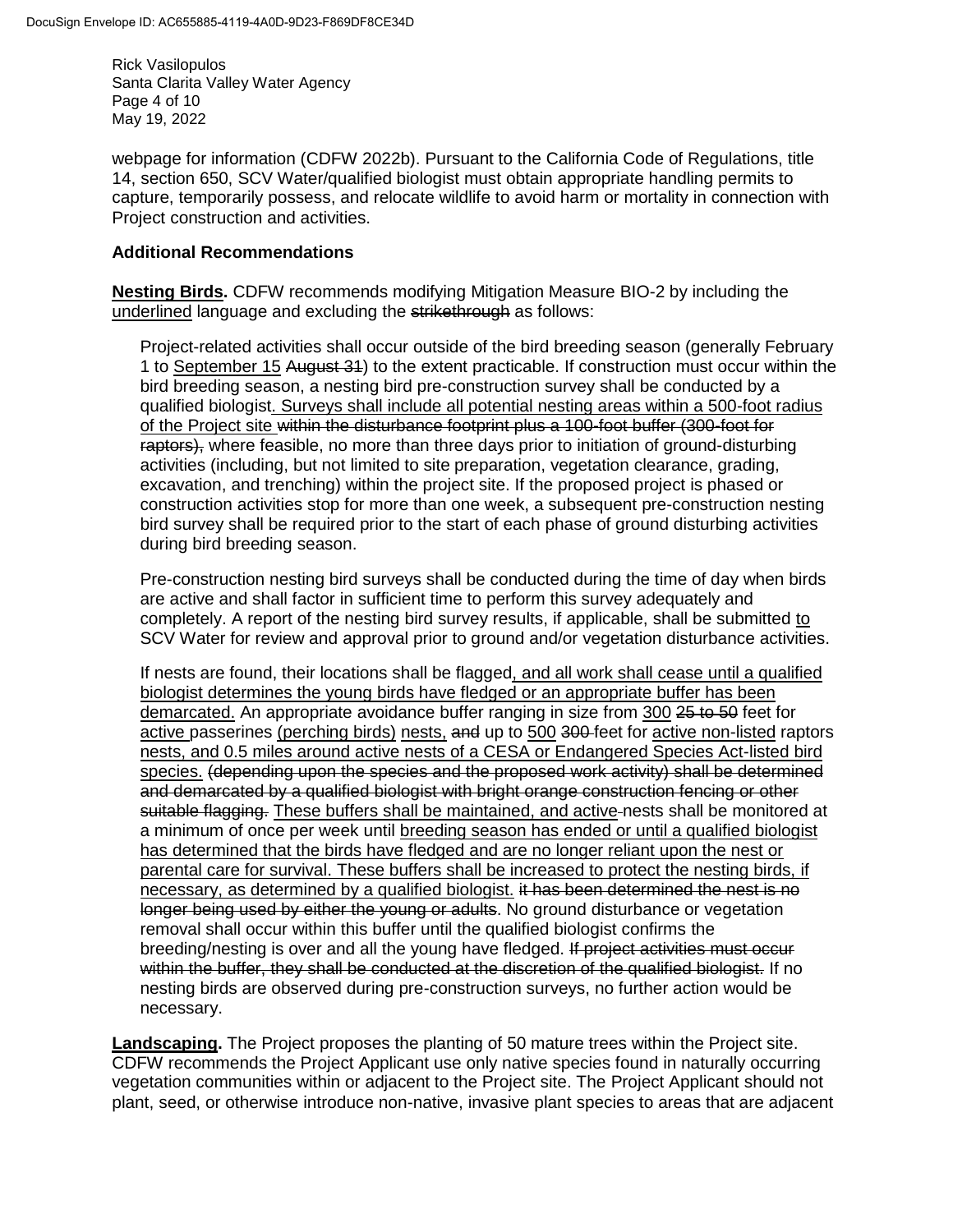Rick Vasilopulos Santa Clarita Valley Water Agency Page 5 of 10 May 19, 2022

to and/or near native habitat areas. Accordingly, CDFW recommends SCV Water restrict use of any species, particularly 'Moderate' or 'High' listed by the [California Invasive Plant Council](https://www.cal-ipc.org/plants/inventory/) (Cal-IPC 2022). These species are documented to have substantial and severe ecological impacts on physical processes, plant and animal communities, and vegetation structure.

**Data.** CEQA requires that information developed in environmental impact reports and negative declarations be incorporated into a database [i.e., California Natural Diversity Database] which may be used to make subsequent or supplemental environmental determinations [Pub. Resources Code, § 21003, subd. (e)]. Accordingly, please report any special status species detected by completing and submitting [CNDDB Online Field Survey Form](https://wildlife.ca.gov/Data/CNDDB/Submitting-Data) (SCVCDFW 2022c). SCV Water should ensure that the Project applicant has submitted data properly, with all data fields applicable filled out, prior to finalizing/adopting the environmental document. The data entry should also list pending development as a threat and then update this occurrence after impacts have occurred. The Project applicant should provide CDFW with confirmation of data submittal.

**Mitigation and Monitoring Reporting Plan.** CDFW recommends updating the MND's proposed Biological Resources Mitigation Measures to include mitigation measures recommended in this letter. Mitigation measures must be fully enforceable through permit conditions, agreements, or other legally binding instruments [(Pub. Resources Code, § 21081.6; CEQA Guidelines, § 15126.4(a)(2)]. As such, CDFW has provided comments and recommendations to assist the SCV Water in developing mitigation measures that are (1) consistent with CEQA Guidelines section 15126.4; (2) specific; (3) detailed (i.e., responsible party, timing, specific actions, location), and (4) clear for a measure to be fully enforceable and implemented successfully via mitigation monitoring and/or reporting program (Pub. Resources Code, § 21081.6; CEQA Guidelines, § 15097). SCV Water is welcome to coordinate with CDFW to further review and refine the Project's mitigation measures. Per Public Resources Code section 21081.6(a)(1), CDFW has provided the SCV Water with a summary of our suggested mitigation measures and recommendations in the form of an attached Draft Mitigation and Monitoring Reporting Plan (MMRP; Attachment A).

## **Filing Fees**

The Project, as proposed, could have an impact on fish and/or wildlife, and assessment of filing fees is necessary. Fees are payable upon filing of the Notice of Determination by SCV Water and serve to help defray the cost of environmental review by CDFW. Payment of the fee is required in order for the underlying Project approval to be operative, vested, and final (Cal. Code Regs, tit. 14, § 753.5; Fish & Game Code, § 711.4; Pub. Resources Code, § 21089).

## **Conclusion**

We appreciate the opportunity to comment on the Project to assist SCV Water in adequately analyzing and minimizing/mitigating impacts to biological resources. CDFW requests an opportunity to review and comment on any response that SCV Water has to our comments and to receive notification of any forthcoming hearing date(s) for the Project [CEQA Guidelines, § 15073(e)]. If you have any questions or comments regarding this letter, please contact Julisa Portugal, Environmental Scientist, at [Julisa.Portugal@wildlife.ca.gov](mailto:Julisa.Portugal@wildlife.ca.gov) or (562) 330-7563.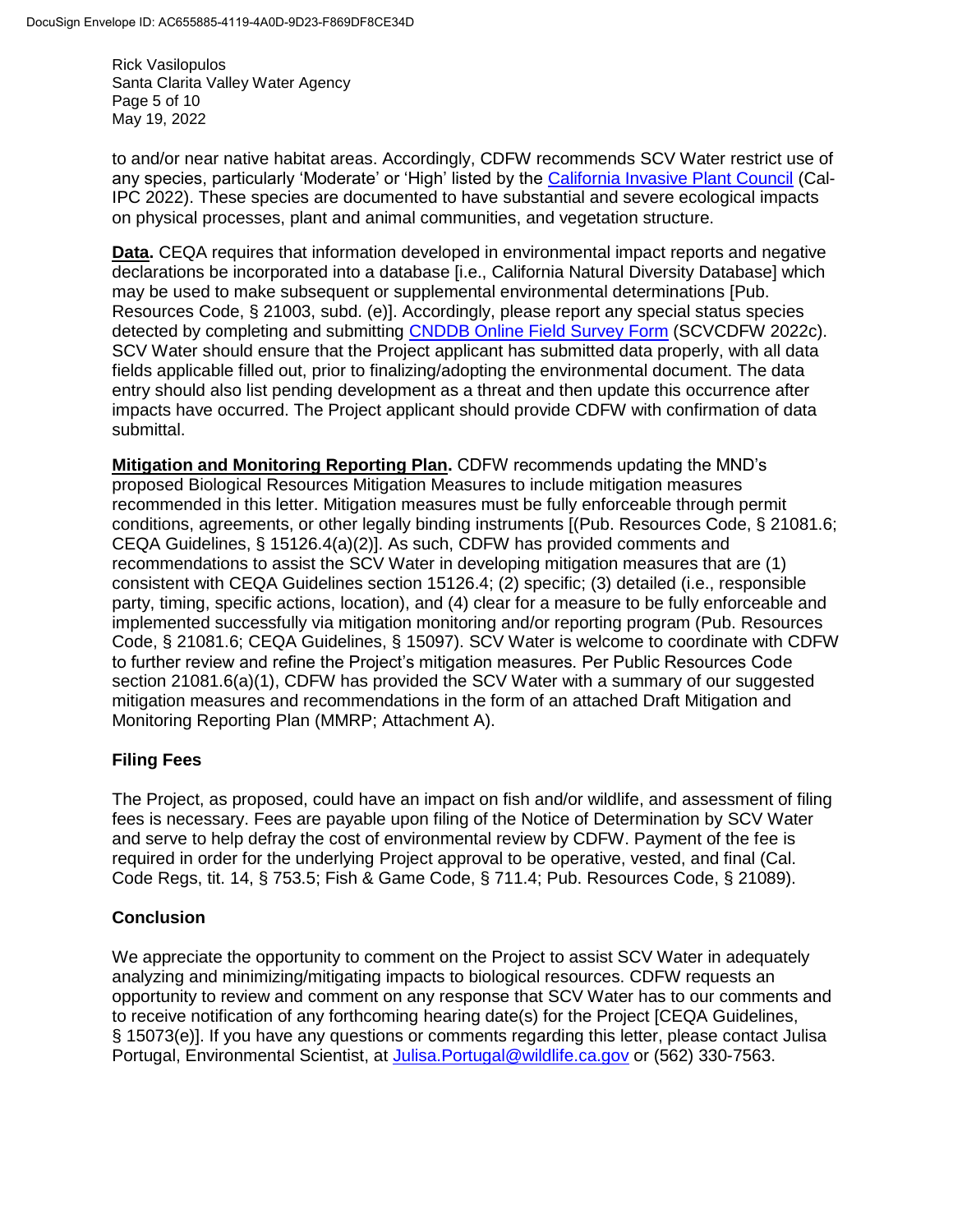Rick Vasilopulos Santa Clarita Valley Water Agency Page 6 of 10 May 19, 2022

Sincerely,

-DocuSigned by: Dra -B6E58CFE24724F5...

Erinn Wilson-Olgin Environmental Program Manager I South Coast Region

ec: CDFW

Erinn Wilson-Olgin, Los Alamitos – [Erinn.Wison-Olgin@wildlife.ca.gov](mailto:Erinn.Wison-Olgin@wildlife.ca.gov) Victoria Tang, Los Alamitos – [Victoria.Tang@wildlife.ca.gov](mailto:Victoria.Tang@wildlife.ca.gov) Ruby Kwan-Davis, Los Alamitos – [Ruby.Kwan-Davis@wildlife.ca.gov](mailto:Ruby.Kwan-Davis@wildlife.ca.gov) Felicia Silva, Los Alamitos – [Felicia.Silva@wildlife.ca.gov](mailto:Felicia.Silva@wildlife.ca.gov) Cindy Hailey, San Diego – [Cindy Hailey@wildlife.ca.gov](mailto:Cindy%20Hailey@wildlife.ca.gov) CEQA Program Coordinator, Sacramento - CEQACommentLetters@wildlife.ca.gov State Clearinghouse, Office of Planning and Research – [State.Clearinghouse@opr.ca.gov](mailto:State.Clearinghouse@opr.ca.gov)

## **References:**

[CDFWa] California Department of Fish and Wildlife. 2022. Species of Special Concern. Available at:<https://wildlife.ca.gov/Conservation/SSC>

[CDFWb] California Department of Fish and Wildlife. 2022. Scientific Collecting Permits. Available at: <https://wildlife.ca.gov/Licensing/Scientific-Collecting>

[CDFWc] California Department of Fish and Wildlife. 2022. Submitting Data to the CNDDB. Available at: [https://wildlife.ca.gov/Data/CNDDB/Submitting-Data.](https://wildlife.ca.gov/Data/CNDDB/Submitting-Data)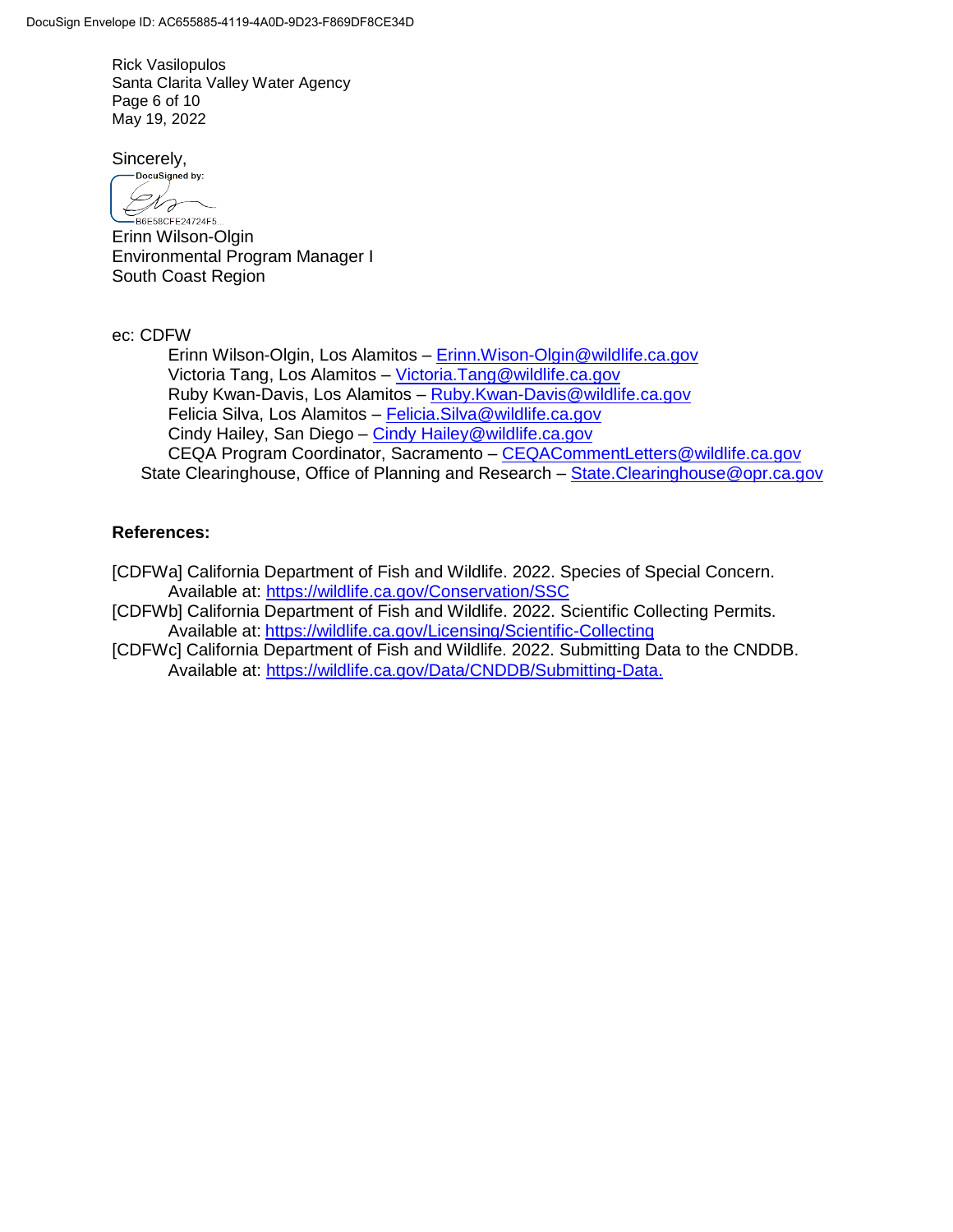

State of California – Natural Resources Agency *GAVIN NEWSOM, Governor* DEPARTMENT OF FISH AND WILDLIFE *CHARLTON H. BONHAM, Director*  South Coast Region 3883 Ruffin Road San Diego, CA 92123 (858) 467-4201 [www.wildlife.ca.gov](http://www.wildlife.ca.gov/)





# **Attachment A: Draft Mitigation and Monitoring Reporting Plan**

CDFW recommends the following language to be incorporated into a future environmental document for the Project.

| <b>Biological Resources (BIO)</b>                              |                                                                                                                                                                                                                                                                                                                                                                                                                                                                                                                                                                                                                                                                                                                                                                                                                                                                                                                                                |                                                     |                                                         |  |
|----------------------------------------------------------------|------------------------------------------------------------------------------------------------------------------------------------------------------------------------------------------------------------------------------------------------------------------------------------------------------------------------------------------------------------------------------------------------------------------------------------------------------------------------------------------------------------------------------------------------------------------------------------------------------------------------------------------------------------------------------------------------------------------------------------------------------------------------------------------------------------------------------------------------------------------------------------------------------------------------------------------------|-----------------------------------------------------|---------------------------------------------------------|--|
|                                                                | Mitigation Measure (MM) or Recommendation (REC)                                                                                                                                                                                                                                                                                                                                                                                                                                                                                                                                                                                                                                                                                                                                                                                                                                                                                                | <b>Timing</b>                                       | <b>Responsible</b><br><b>Party</b>                      |  |
| $MM-BIO-1 - SSC$<br><b>Pre-construction</b><br><b>Survey</b>   | Due to potentially suitable habitat within the Project site, prior to<br>vegetation removal and/or grading, qualified biologists familiar<br>with the reptile species behavior and life history shall conduct<br>specialized pre-construction surveys to determine the<br>presence/absence of SSC. Surveys shall be conducted prior to<br>Project activities and during the active season when these SSC<br>are most likely to be detected.                                                                                                                                                                                                                                                                                                                                                                                                                                                                                                    | Prior to<br>commencing<br><b>Project Activities</b> | <b>SCV Water/</b><br>Project<br>Applicant               |  |
| $MM-BIO-2 - Move$<br><b>Out of Harm's Way</b>                  | To further avoid direct mortality, a qualified biological monitor<br>shall be on site during ground and habitat disturbing activities to<br>move out of harm's way special status species that would be<br>injured or killed by grubbing or Project-related grading activities.                                                                                                                                                                                                                                                                                                                                                                                                                                                                                                                                                                                                                                                                | <b>During Project</b><br><b>Activities</b>          | SCV Water/<br>Qualified<br><b>Biological</b><br>Monitor |  |
| $MM-BIO-3 -$<br><b>Scientific</b><br><b>Collecting Permits</b> | CDFW has the authority to issue permits for the take or<br>possession of wildlife, including mammals; birds, nests, and<br>eggs; reptiles, amphibians, fish, plants; and invertebrates (Fish<br>& G. Code, §§ 1002, 1002.5, 1003). Effective October 1, 2018,<br>a Scientific Collecting Permit is required to monitor project<br>impacts on wildlife resources, as required by environmental<br>documents, permits, or other legal authorizations; and, to<br>capture, temporarily possess, and relocate wildlife to avoid<br>harm or mortality in connection with otherwise lawful activities<br>(Cal. Code Regs., tit. 14, § 650). Please visit CDFW's Scientific<br><b>Collection Permits webpage for information. Pursuant to the</b><br>California Code of Regulations, title14, section 650, the SCV<br>Water/qualified biologist must obtain appropriate handling<br>permits to capture, temporarily possess, and relocate wildlife to | Prior to and<br>during Project<br><b>Activities</b> | <b>SCV Water/</b><br>Qualified<br>Biological<br>Monitor |  |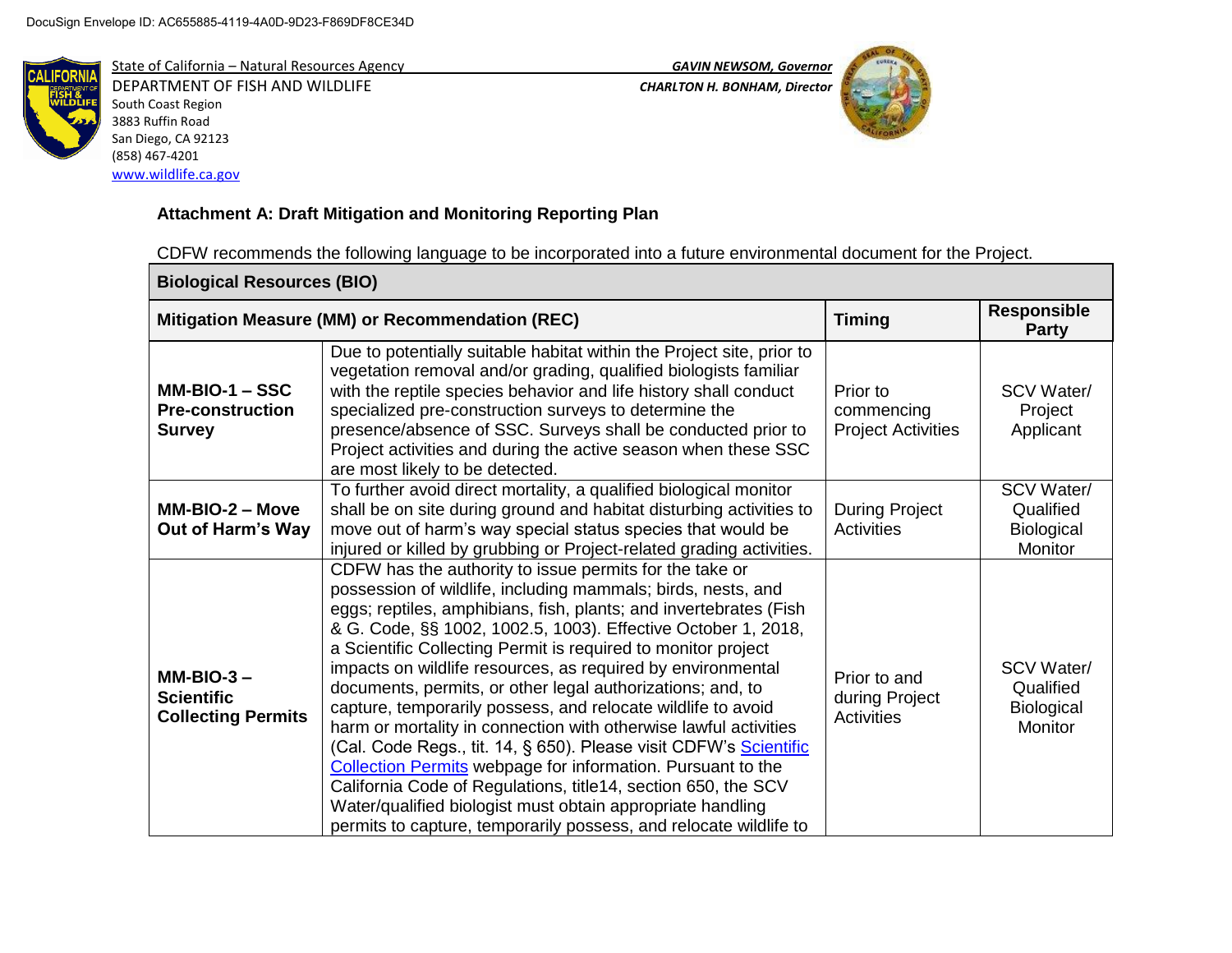Rick Vasilopulos Santa Clarita Valley Water Agency Page 8 of 10 May 19, 2022

|                                                     | avoid harm or mortality in connection with Project construction<br>and activities                                                                                                                                                                                                                                                                                                                                                                                                                                                                                                                                                                                                                                                                                                                                                                                                                                                                                                                                                                                                                                                                                                                                                                                                                                                                                                                                                                                                                                                                                                                                                                                                                                                                                                                                                                                                                                                               |                                                                          |                                           |
|-----------------------------------------------------|-------------------------------------------------------------------------------------------------------------------------------------------------------------------------------------------------------------------------------------------------------------------------------------------------------------------------------------------------------------------------------------------------------------------------------------------------------------------------------------------------------------------------------------------------------------------------------------------------------------------------------------------------------------------------------------------------------------------------------------------------------------------------------------------------------------------------------------------------------------------------------------------------------------------------------------------------------------------------------------------------------------------------------------------------------------------------------------------------------------------------------------------------------------------------------------------------------------------------------------------------------------------------------------------------------------------------------------------------------------------------------------------------------------------------------------------------------------------------------------------------------------------------------------------------------------------------------------------------------------------------------------------------------------------------------------------------------------------------------------------------------------------------------------------------------------------------------------------------------------------------------------------------------------------------------------------------|--------------------------------------------------------------------------|-------------------------------------------|
| $MM-BIO-4-$<br><b>Nesting Bird</b><br><b>Survey</b> | Project-related activities shall occur outside of the bird breeding<br>season (generally February 1 to September 15) to the extent<br>practicable. If construction must occur within the bird breeding<br>season, a nesting bird pre-construction survey shall be<br>conducted by a qualified biologist. Surveys shall include all<br>potential nesting areas within a 500-foot radius of the Project<br>site where feasible, no more than three days prior to initiation of<br>ground-disturbing activities (including, but not limited to site<br>preparation, vegetation clearance, grading, excavation, and<br>trenching) within the project site. If the proposed project is<br>phased or construction activities stop for more than one week, a<br>subsequent pre-construction nesting bird survey shall be<br>required prior to the start of each phase of ground disturbing<br>activities during bird breeding season.<br>Pre-construction nesting bird surveys shall be conducted during<br>the time of day when birds are active and shall factor in<br>sufficient time to perform this survey adequately and<br>completely. A report of the nesting bird survey results, if<br>applicable, shall be submitted to SCV Water for review and<br>approval prior to ground and/or vegetation disturbance<br>activities.<br>If nests are found, their locations shall be flagged, and all work<br>shall cease until a qualified biologist determines the young birds<br>have fledged or an appropriate buffer has been demarcated. An<br>appropriate avoidance buffer ranging in size from 300 feet for<br>active passerines (perching birds) nests, up to 500 feet for<br>active non-listed raptors nests, and 0.5 miles around active<br>nests of a CESA or Endangered Species Act-listed bird species.<br>These buffers shall be maintained, and active nests shall be<br>monitored at a minimum of once per week until breeding season | Prior to finalizing<br><b>CEQA</b> document<br>and Project<br>Activities | <b>SCV Water/</b><br>Project<br>Applicant |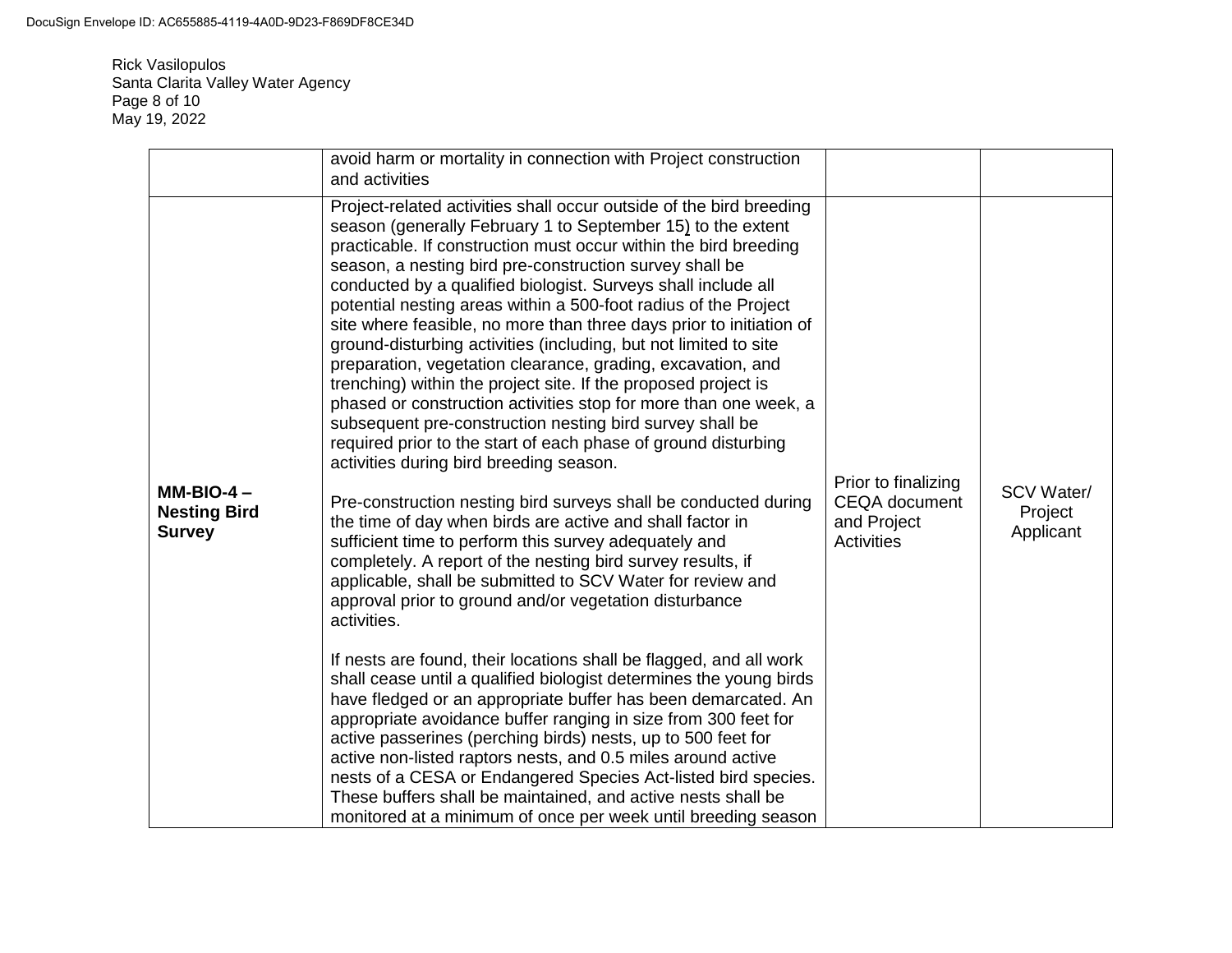Rick Vasilopulos Santa Clarita Valley Water Agency Page 9 of 10 May 19, 2022

|                         | has ended or until a qualified biologist has determined that the<br>birds have fledged and are no longer reliant upon the nest or<br>parental care for survival. These buffers shall be increased to<br>protect the nesting birds, if necessary, as determined by a<br>qualified biologist. No ground disturbance or vegetation removal<br>shall occur within this buffer until the qualified biologist confirms<br>the breeding/nesting is over and all the young have fledged. If<br>no nesting birds are observed during pre-construction surveys,<br>no further action would be necessary.                                                                                       |                                              |                                           |
|-------------------------|--------------------------------------------------------------------------------------------------------------------------------------------------------------------------------------------------------------------------------------------------------------------------------------------------------------------------------------------------------------------------------------------------------------------------------------------------------------------------------------------------------------------------------------------------------------------------------------------------------------------------------------------------------------------------------------|----------------------------------------------|-------------------------------------------|
| $REC3 -$<br>Landscaping | CDFW recommends the Project Applicant use only native<br>species found in naturally occurring vegetation communities<br>within or adjacent to the Project site. The Project Applicant<br>should not plant, seed, or otherwise introduce non-native,<br>invasive plant species to areas that are adjacent to and/or near<br>native habitat areas. Accordingly, CDFW recommends SCV<br>Water restrict use of any species, particularly 'Moderate' or<br>'High' listed by the California Invasive Plant Council. These<br>species are documented to have substantial and severe<br>ecological impacts on physical processes, plant and animal<br>communities, and vegetation structure. | Prior to and<br>during Project<br>activities | Project<br>Applicant                      |
| REC 4 - Data            | Please report any special status species detected by completing<br>and submitting CNDDB Online Field Survey Form. SCV Water<br>should ensure that the Project Applicant has submitted the data<br>properly, with all data fields applicable filled out, prior to<br>finalizing/adopting the environmental document. The data entry<br>should also list pending development as a threat and then<br>update this occurrence after impacts have occurred. The Project<br>Applicant should provide CDFW with confirmation of data<br>submittal.                                                                                                                                          | Prior to finalizing<br><b>CEQA</b> document  | <b>SCV Water/</b><br>Project<br>Applicant |
| <b>REC 5 - MMRP</b>     | The MND's proposed Biological Resources Mitigation Measures<br>should be updated and conditioned to include mitigation<br>measures recommended in this letter. Mitigation measures must<br>be fully enforceable through permit conditions, agreements, or                                                                                                                                                                                                                                                                                                                                                                                                                            | Prior to finalizing<br><b>CEQA</b> document  | <b>SCV Water</b>                          |